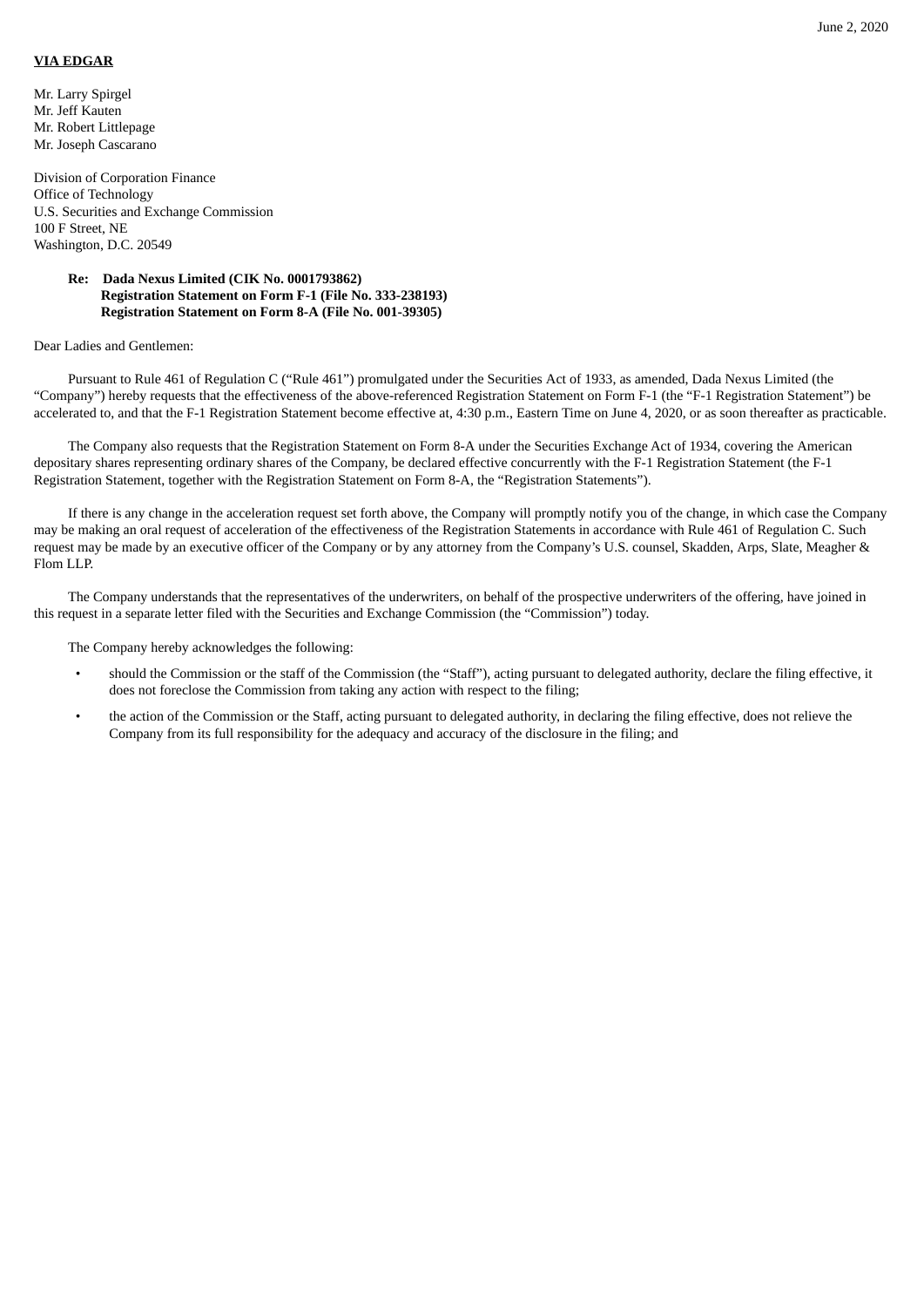• the Company may not assert Staff comments and the declaration of effectiveness as a defense in any proceeding initiated by the Commission or any person under the federal securities laws of the United States.

[*Signature page follows*]